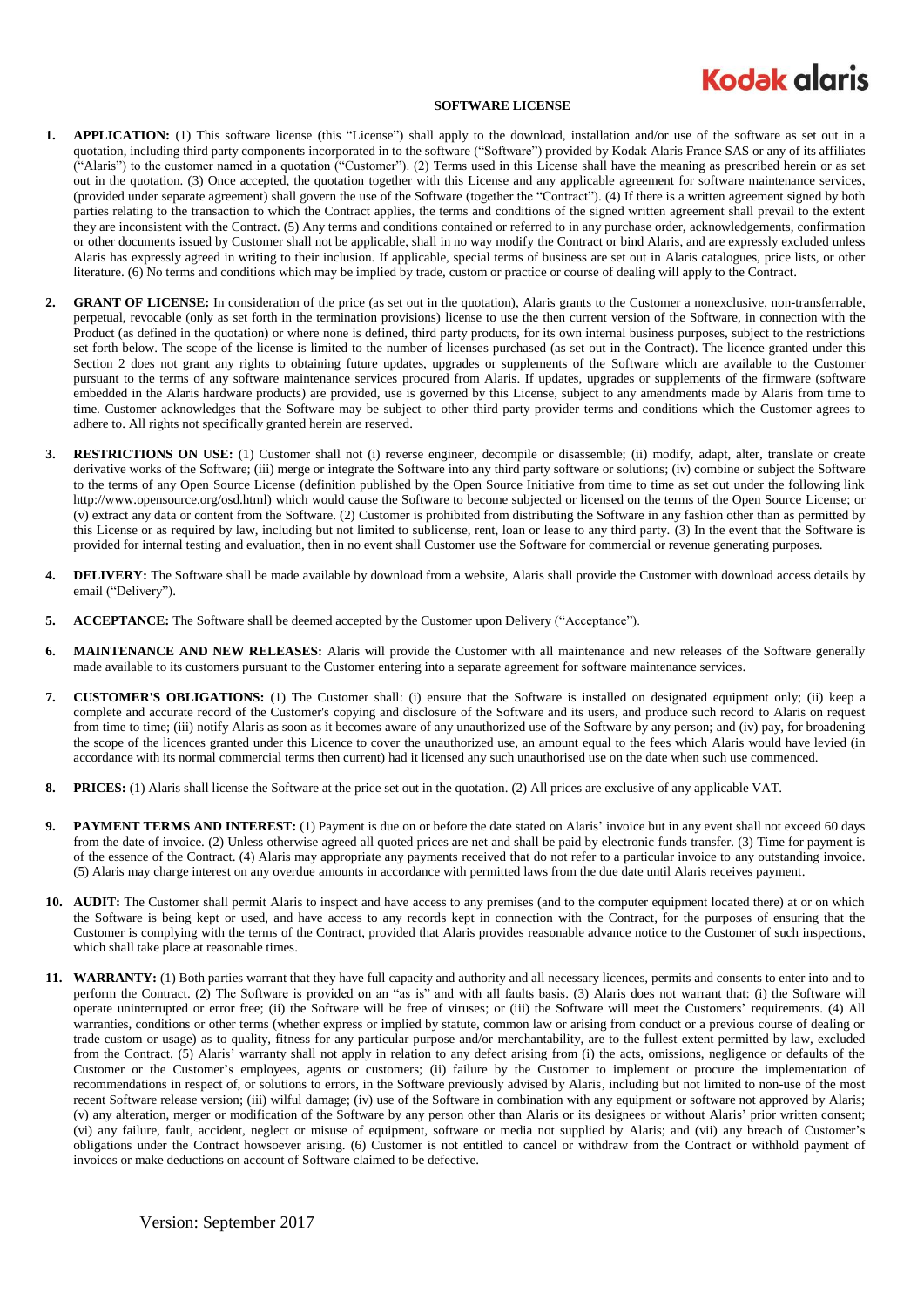## **Kodak glgris**

- **12. LIMITATION OF LIABILITY:** (1) If not expressly provided for otherwise in this Licence in no event, whether in contract, tort (including in either case negligence), misrepresentation (other than fraudulent misrepresentation), breach of statutory duty or otherwise pursuant to the Contract, shall Alaris be liable for any loss of profits, anticipated savings, revenue, business, loss or corruption of data or reconstruction of data, loss of use, loss of goodwill, loss due to delay or any indirect, special, incidental or consequential loss or damage whatsoever. (2) Alaris' sole obligation and liability for breach of the warranty set out in Section 11 (2) above, is for Alaris to use commercially-reasonable efforts, at Alaris' expense, to replace software media or modify the Software so that the warranty specified under Section 11 (2) is true. In the event of a warranty claim, Customer shall be responsible for the removal of any defective Software and subsequent replacement of any replacement Software. (3) Subject to (1) and (2), Alaris' aggregate liability for all other claims, whether in contract, tort (including in either case negligence), misrepresentation (other than fraudulent misrepresentation), breach of statutory duty or otherwise pursuant to the Contract, shall be limited to the price paid by the Customer for the specific Software giving rise to the claim in the 12 months prior to the claim which the loss or damage occurred. (4) Nothing in the Contract shall be deemed to exclude or limit Alaris' liability in respect of: (i) Loss or damage caused by wilful intent or gross negligence of Alaris or Alaris' officers, employees, agents or contractors; (ii) Injuries to or death of any person, caused by Alaris or Alaris' officers, employees, agents or contractors; or (iii) any other liability which cannot be excluded at law. (5) Any claim for loss or damages, save for pursuant to (4) above, must be notified to Alaris within twelve (12) months as from the date on which the damage was caused, failing which such claim is deemed to be waived.
- **13. INTELLECTUAL PROPERTY AND COPYRIGHT:** (1) Customer acknowledges that all intellectual property rights meaning all inventions, patents, registered designs, design rights, database rights, copy rights, know-how, trademarks, trade secrets and all other intellectual property rights, and the applications for any of the same and any rights or forms of protection of a similar nature and having equivalent or similar effect to any of them which may subsist anywhere in the world ("Intellectual Property Rights") in the Software and any updates or upgrades thereto belong and shall belong to Alaris or the relevant third-party owners (as the case may be), and the Customer shall have no rights in or to the Software other than the right to use it in accordance with the terms of this Licence. (2) Customer agrees to abide by all copyright and other applicable laws. (3) Customer shall not cause or permit any third party to cause any damage or endanger the Intellectual Property Rights of Alaris.
- **14. INDEMNIFICATION:** (1) Without prejudice to any other rights of Alaris, Customer shall indemnify Alaris for any loss suffered by Alaris (including reasonable legal fees and costs) by reason of any use by Customer, Customer's employees, agents or customers, whether arising directly or indirectly, of the Software other than in accordance with this License. (2) Customer shall further indemnify and hold Alaris harmless against any loss or damage which it may suffer or incur as a result of the Customer's breach of any third-party additional terms howsoever arising. (3) In the event of a claim, or notification of an intention to make a claim, which may reasonably be considered likely to give rise to a liability under this indemnity ("Claim"), Customer shall: (i) as soon as reasonably practicable, give written notice of the Claim to Alaris specifying the nature of the Claim in reasonable detail; and (ii) not make any admission of liability, agreement or compromise in relation to the Claim (4) Customer shall not, except with the prior written consent of Alaris, consent to entry of any judgment or enter into any settlement that does not include as a n unconditional term the giving by the claimant or plaintiff to Alaris and its affiliates a release from all liability and blame with respect to the Claim.
- **15. SUSPENSION AND TERMINATION:** (1) Without prejudice to its other rights, Alaris may terminate the Contract or in the event that (i) Customer fails to pay any sums due under the Contract; (ii) Customer breaches any terms of the Contract; (iii) Customer is unable to pay its debts as they fall due, passes a resolution for winding up (other than for the purposes of a solvent amalgamation or reconstruction) or if a court of competent jurisdiction makes an order to that effect, enters into a receivership or liquidation or otherwise ceases to carry on business or an analogous event occurs to Customer in any jurisdiction; or (iv) an event pursuant to Section 19.2 or pursuant to Section 21.6 where such event has persisted for more than 14 days. (5) On termination for any reason: (i) all rights granted to the Customer under the Contract shall cease; (ii) the Customer shall cease all activities authorised by this Licence; and (iii) where possible the Customer shall immediately destroy or return to Alaris (at Alaris' option) all copies of the Software then in its possession, custody or control and, in the case of destruction, certify to Alaris that it has done so.
- **16. CONFIDENTIAL INFORMATION:** (1) All non-public, confidential or proprietary information of Alaris, including but not limited to, specifications, samples, patterns, designs, plans, drawings, documents, data, business operations, pricing, discounts or rebates, disclosed by Alaris in connection with the Contract, whether disclosed orally or disclosed or accessed in written, electronic or other form or media, and whether or not marked, designated or otherwise identified as "confidential", shall be deemed to be confidential, to be used solely for the purpose of performing under the Contract and may not be disclosed or copied unless authorized in advance by Alaris in writing. (2) Upon Alaris' request, Customer shall promptly return all documents and other materials received from Alaris and delete any copies made thereof. (3) Alaris shall be entitled to apply for injunctive relief for any violation of this Section. (4) This Section does not apply to information that is: (i) in the public domain; (ii) known to Customer at the time of disclosure; (iii) rightfully obtained by Customer on a non-confidential basis from a third party; or (iv) is required to be disclosed by any applicable law or by order of any Court of competent jurisdiction or any government body, agency or regulatory body, provided that the receiving party shall use all reasonable endeavours to give the disclosing party as much written notice of the disclosure as it reasonably can to enable the disclosing party to seek a protective order or other action protecting the confidential information from disclosure.
- **17. DATA PROTECTION:** (1) Each party will comply with its obligations in terms of laws and regulations relating to the protection or disclosure of personal data, sensitive data or such other data which is deemed to be 'personal' pursuant to applicable data protection law in force from time to time. (2) The Customer acknowledges that the Software: (i) may request or collect information about the user of the Software; and (ii) may collect information regarding the content sent via the Software as well as details of the recipient. (3) Each party shall indemnify, defend and hold the other party harmless against claims resulting from or in connection with the indemnifying party's non-observance or insufficient observance of such obligations or any of its obligations in this Section 17.
- **18. EXPORT:** (1) Customer shall not export or re-export the Software except as authorised by the laws of the jurisdiction in which the Software was procured. (2) In particular, and without limitation, the Software may not be exported or re-exported into (or to a national or resident of) any US embargoed countries (including without limitation: Iran; Sudan; North Korea; Syria; Cuba; Belarus; Zimbabwe; Myanmar (Burma); the Crimea and Sevastopol Regions (Ukraine); and the military/defence/energy sectors in Russia).
- **19. MAJOR BUSINESS CHANGE:** (1) If in the reasonable opinion of Alaris there is or is likely to be a major change in the business operations of Alaris or Customer which has or could have an adverse impact on the viability of Software to be licensed to the Customer ("Major Business Change"), Alaris shall notify the Customer and Alaris and the Customer shall meet and discuss in good faith whether the provisions of any Contract between Alaris and the Customer needs to be varied. (2) In the event that the parties cannot agree in good faith on such contract variations within a period of 30 days of the parties meeting, then either party has the right to terminate the Contract between them. (3) Unless otherwise agreed by Alaris